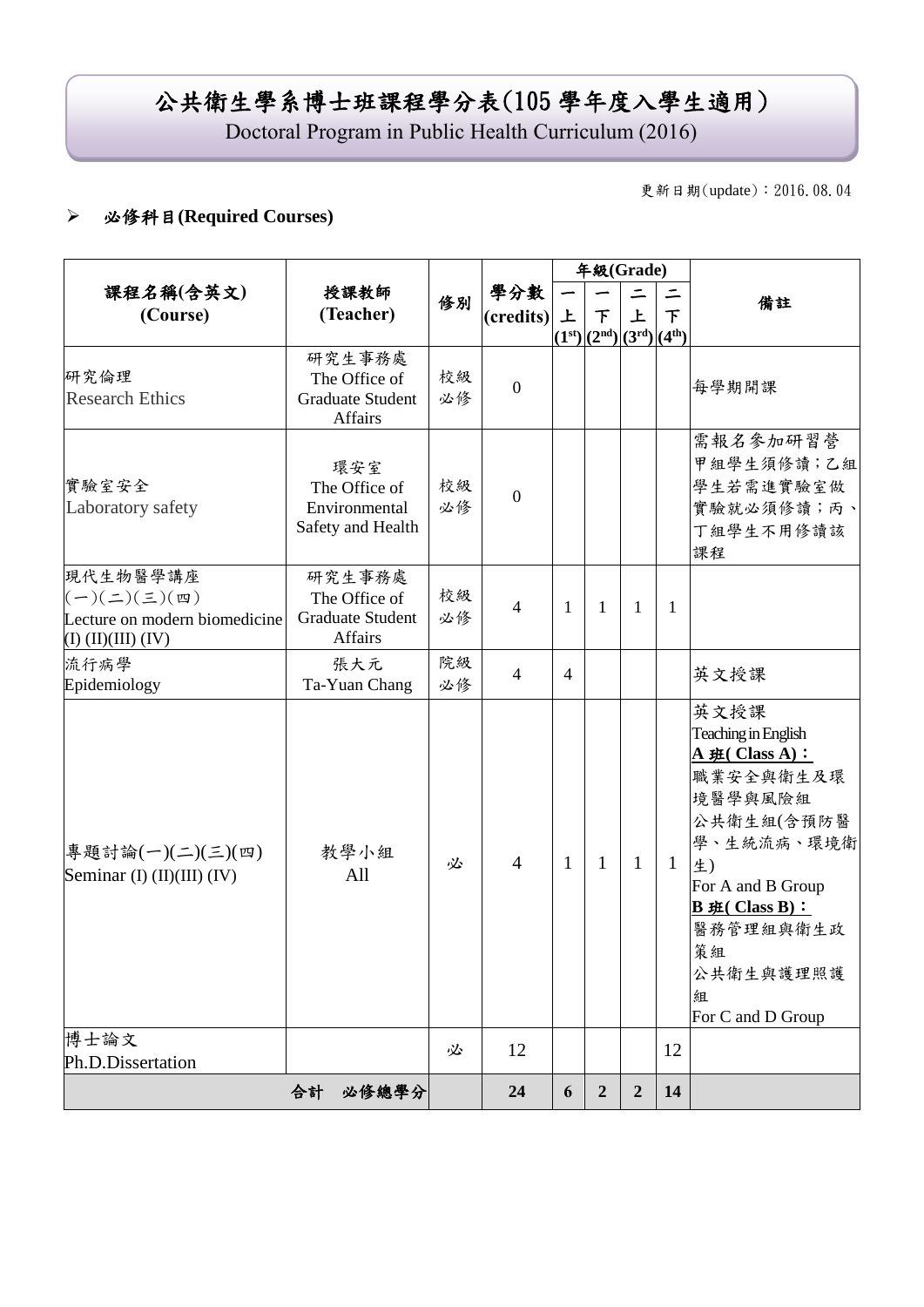#### 組別選修科目**(Elective Courses)**

## 【甲、職業安全與衛生及環境醫學與風險組科目】

## A. **Occupational Safety and Health & Environmental Medicine and Risk**

|                                                                                        |                                                               |    |                |                | 年級(Grade)                        |                |                |                           |
|----------------------------------------------------------------------------------------|---------------------------------------------------------------|----|----------------|----------------|----------------------------------|----------------|----------------|---------------------------|
| 課程名稱(含英文)                                                                              | 授課教師                                                          | 修別 | 學分數            |                |                                  |                |                | 備註                        |
| (Course)                                                                               | (Teacher)                                                     |    | (credits)      | 上              | $\tau$<br>$(1st)(2nd)(3rd)(4th)$ | 上              | $\tau$         |                           |
| 風險分析與決策<br>Risk analysis & decision making                                             | 江舟峰<br>Chow-Feng Chiang                                       | 選  | $\overline{2}$ | $\overline{2}$ |                                  |                |                |                           |
| 高等職業衛生<br>Advanced occupational health                                                 | 張大元<br>Ta-Yuan Chang                                          | 選  | $\overline{2}$ | $\overline{2}$ |                                  |                |                |                           |
| 高等風險評估與管理<br>Advanced risk assessment and<br>risk management                           | 風管系<br>教師<br>Department of<br><b>Health Risk</b><br>Mangment  | 選  | 3              |                | 3                                |                |                |                           |
| 高等職業醫學 Advanced<br>occupational medicine                                               | 劉秋松<br>Chiu-Shong Liu                                         | 選  | $\overline{2}$ |                | $\overline{2}$                   |                |                |                           |
| 高等安全科技 Advanced<br>safety technology                                                   | 林炎成<br>Lin, Yen Cherng<br>王義文<br>Wang, Yih-Wen                | 選  | $\overline{2}$ |                |                                  | $\overline{2}$ |                |                           |
| 高等人因工程<br>Advanced ergonomics                                                          | 羅宜文<br>Ei-Wen Lo                                              | 選  | $\overline{2}$ |                |                                  |                | $\overline{2}$ |                           |
| 醫療器材設計原理與專利佈<br>局<br>Principles of medical<br>equipment design and patent<br>portfolio | 黄恆立、(許瑞<br>廷、姚俊旭、陳悅<br>生、段正仁、林殿<br>傑、其他生醫工程<br>背景教師與業界<br>教師) | 選  | $\overline{2}$ | $\overline{2}$ |                                  |                |                | 醫學工程與復健<br>科技產業博士學<br>位學程 |
| 電腦輔助設計與工程<br>Computer aided design and<br>engineering                                  | 許瑞廷、(黃恆<br>立、施子卿)                                             | 選  | $\overline{2}$ | $\overline{2}$ |                                  |                |                | 醫學工程與復健<br>科技產業博士學<br>位學程 |
| 英文科技論文寫作<br>English scientific writing for<br>paper                                    | 黃恆立、(許瑞<br>廷、其他生醫工程<br>背景教師)                                  | 選  | 2              |                | $\overline{2}$                   |                |                | 醫學工程與復健<br>科技產業博士學<br>位學程 |
| 高等生物醫學材料 Advanced<br>biomedical materials                                              | 林殿傑、(姚俊<br>旭、陳悅生)                                             | 選  | 2              |                | $\overline{2}$                   |                |                | 醫學工程與復健<br>科技產業博士學<br>位學程 |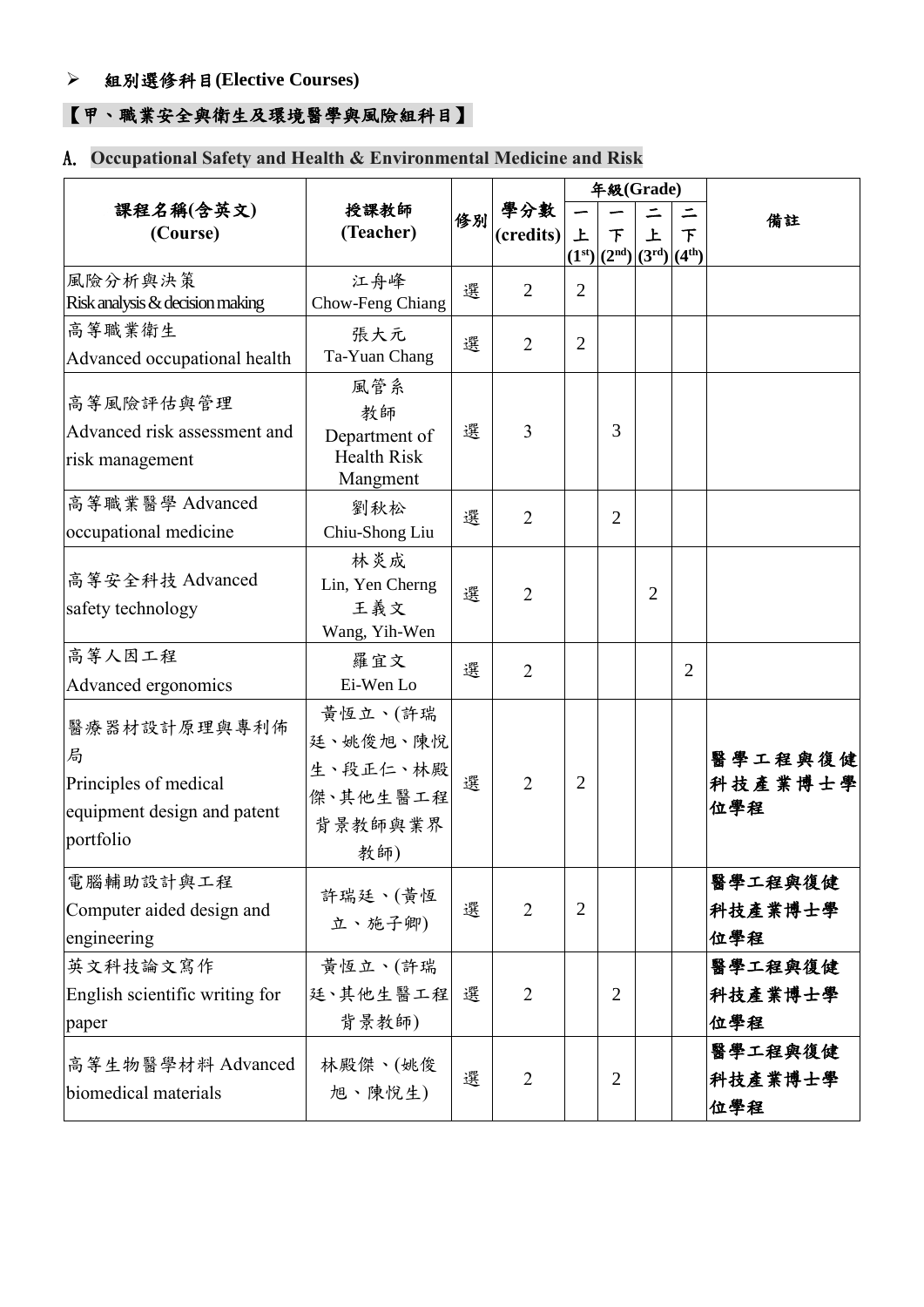#### 【乙、公共衛生組(含預防醫學、生統流病、環境衛生)科目】

B. **Public Health (Including Preventive Medicine, Biostatistics, Epidemiology and Environmental Health)**

|                                                                                           | 授課教師                                           |                     | 年級(Grade)        |                |                            |                                    |                         |                                 |  |
|-------------------------------------------------------------------------------------------|------------------------------------------------|---------------------|------------------|----------------|----------------------------|------------------------------------|-------------------------|---------------------------------|--|
| 課程名稱(含英文)<br>(Course)                                                                     | 修別<br>(Teacher)                                |                     | 學分數<br>(credits) | 上              | 下<br>$(1^{st})$ $(2^{nd})$ | 上<br>$(3^{\rm rd})$ $(4^{\rm th})$ | $\overline{\mathsf{F}}$ | 備註                              |  |
| 醫療人類學<br>Medical Anthropology                                                             | 張弘潔<br>Hung-Chieh<br>Chang                     | 選                   | $\overline{2}$   | $\overline{2}$ |                            |                                    |                         |                                 |  |
| 大數據分析在醫學與公共衛生<br>之應用<br>Application of big data analysis<br>in medicine and public health | 陳志誠<br>Chen, Patrick S.                        | 選                   | $\overline{2}$   | $\overline{2}$ |                            |                                    |                         |                                 |  |
| 傳染病之分子系統演化分析<br>The phylogenetic analysis of infectious<br>disease                        | 藍郁青<br>Yu-Ching Lan                            | $\overline{2}$<br>選 |                  | $\overline{2}$ |                            |                                    |                         |                                 |  |
| 臨床試驗<br>Clinical trials                                                                   | 李采娟<br>Li,Tsai-Chung                           | 選                   | $\overline{2}$   |                | 2                          |                                    |                         | 兩年開一次<br>(105、107 學年度…)<br>單學年度 |  |
| 健康行為與疾病風險議題<br>Issues on health behavior<br>& disease risk                                | 陳秋瑩<br>Chiu-Ying Chen<br>藍郁青<br>Yu-Ching Lan   | 選                   | $\overline{2}$   |                | $\overline{2}$             |                                    |                         | 兩年開一次<br>(105、107 學年度…)<br>單學年度 |  |
| 實務傳染病建模分析<br>Applied infectious disease modeling $\&$<br>analysis                         | 謝英恒<br>Ying-Hen Hsieh                          | 選                   | $\overline{2}$   |                | $\overline{2}$             |                                    |                         |                                 |  |
| 高等存活分析<br>Advanced survival analysis                                                      | 梁文敏<br>Liang, Wen-Miin                         | 選                   | $\overline{2}$   |                | $\overline{2}$             |                                    |                         |                                 |  |
| 高等職業與環境流行病學<br>Advanced discussion in occupational &<br>environmental epidemiology        | 何文照<br>Wen-Chao Ho<br>周子傑<br>Tzu-Chieh Chou    | 選                   | $\overline{2}$   |                | 2                          |                                    |                         |                                 |  |
| 高等環境系統分析與模擬<br>Environmental system analysis<br>and modeling                              | 王曉中                                            | 選                   | $\overline{2}$   |                | $\overline{2}$             |                                    |                         |                                 |  |
| 公共衛生學諮詢<br>Consultation in public health                                                  | 蔡清讚<br>Tsai Ching-Tsan                         | 選                   | $\overline{2}$   |                |                            | 2                                  |                         |                                 |  |
| 巨量醫學資料分析<br>Big Data Analysis in Medicine                                                 | 梁文敏<br>Liang, Wen-Miin<br>王世亨<br>Shi-Heng Wang | 選                   | $\overline{2}$   |                |                            | $\overline{2}$                     |                         |                                 |  |

#### 【丙、醫務管理與衛生政策組科目】

C. **Hospital Management & Health Policy**

課程名稱**(**含英文**)** 授課教師 修別 學分數 年級**(Grade)** 備註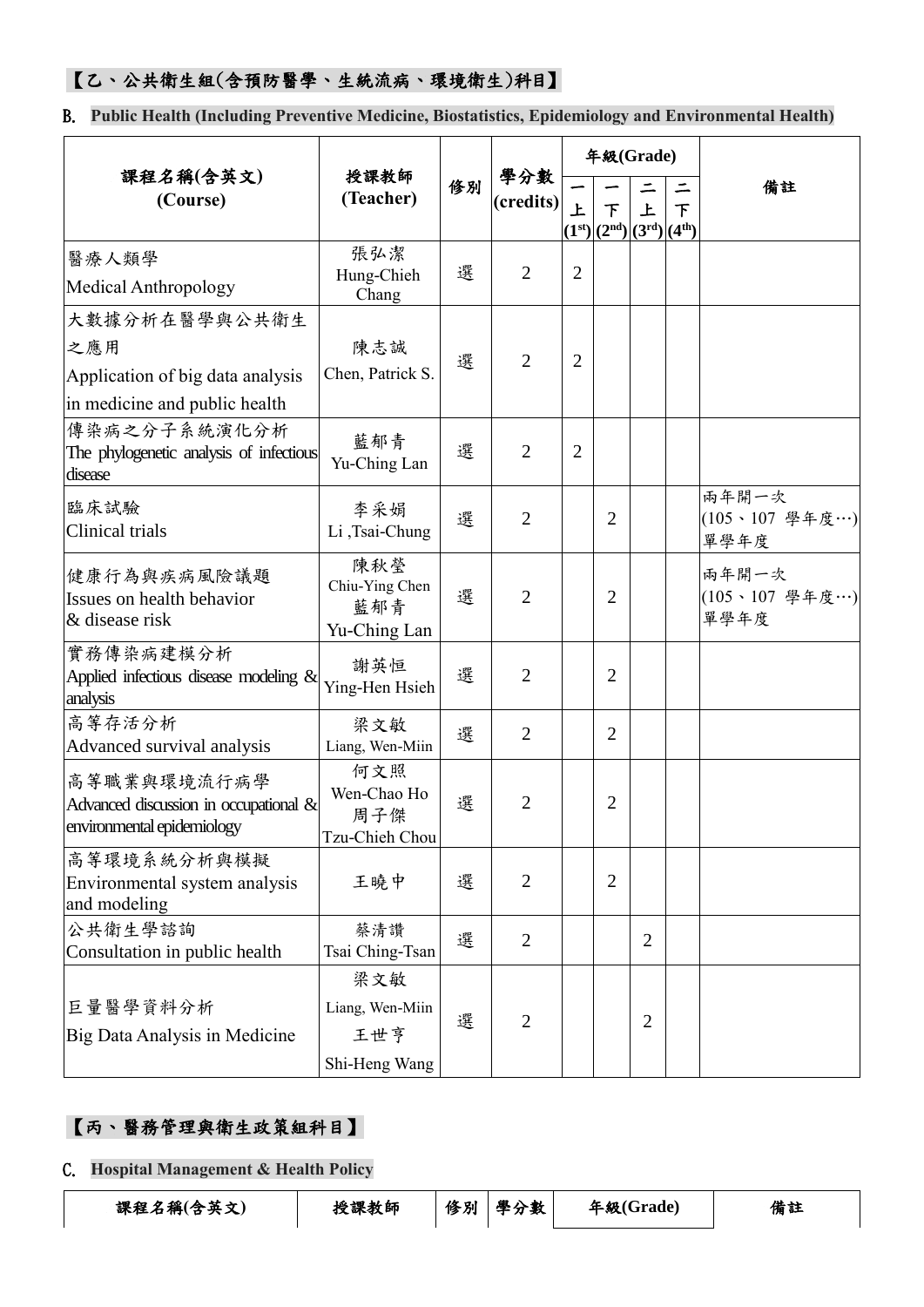| (Course)                                                           | (Teacher)                                                               |   | ( <b>credits</b> ) |                |                         |   |   |                                                  |
|--------------------------------------------------------------------|-------------------------------------------------------------------------|---|--------------------|----------------|-------------------------|---|---|--------------------------------------------------|
|                                                                    |                                                                         |   |                    | 上              | 下                       | 上 | 下 |                                                  |
|                                                                    |                                                                         |   |                    |                | (1st) (2nd) (3rd) (4th) |   |   |                                                  |
| 健康照護機構組織管理<br>Healthcare organizations &<br>management             | 李佳綺<br>Chiachi Bonnie Lee                                               | 選 | $\overline{2}$     | $\overline{2}$ |                         |   |   | 兩年開一次<br>(106、108學年度…)<br>雙學年度                   |
| 高等健康經濟與政策<br>Advanced health economics<br>and policy               | 黄光華<br>Kuang-Hua Huang<br>謝嘉容<br>Chia-Rong Hsieh<br>王中儀<br>Jong-Yi Wang | 選 | $\overline{2}$     | $\overline{2}$ |                         |   |   | 兩年開一次<br>(105、107學年度…)<br>單學年度<br>需先修經濟學相關<br>課程 |
| 臨床決策支援系統<br>Clinical decision support<br>systems                   | 蔡興國<br>Sinkuo Daniel Chai<br>廖述盛<br>Shu-Sheng Liaw                      | 選 | $\overline{2}$     | $\overline{2}$ |                         |   |   | 兩年開一次<br>(106、108學年度…)<br>雙學年度                   |
| 衛生制度的政治經濟學<br>Political economy of health<br>systems               | 陳秋瑩<br>Chiu-Ying Chen<br>張毓宏<br>Yu-Hung Chang                           | 選 | $\overline{2}$     | $\overline{2}$ |                         |   |   | 兩年開一次<br>(105、107學年度…)<br>單學年度                   |
| 研究方法應用與寫作技巧<br>Applications of research<br>methods &writing skills | 蔡文正<br>Wen-Chen Tsai                                                    | 選 | $\overline{2}$     |                | $\overline{2}$          |   |   | 雨年開一次<br>(106、108學年度…)<br>雙學年度                   |
| 健康照護策略與行銷管理<br>Healthcare strategy & marketing<br>management       | 郝宏恕<br>Horng-Shuh Hao<br>楊文惠<br>Wen-Hui Yang                            | 選 | $\overline{2}$     |                | $\overline{2}$          |   |   | 兩年開一次<br>(105、107學年度…)<br>單學年度                   |
| 長期照護與管理<br>Long-term care & management                             | 謝淑惠<br>Shwn-Huey Shieh<br>蔡淑鳳<br>Tsai, Shu-Feng                         | 選 | $\overline{2}$     |                | $\overline{2}$          |   |   | 兩年開一次<br>(106、108學年度…)<br>雙學年度                   |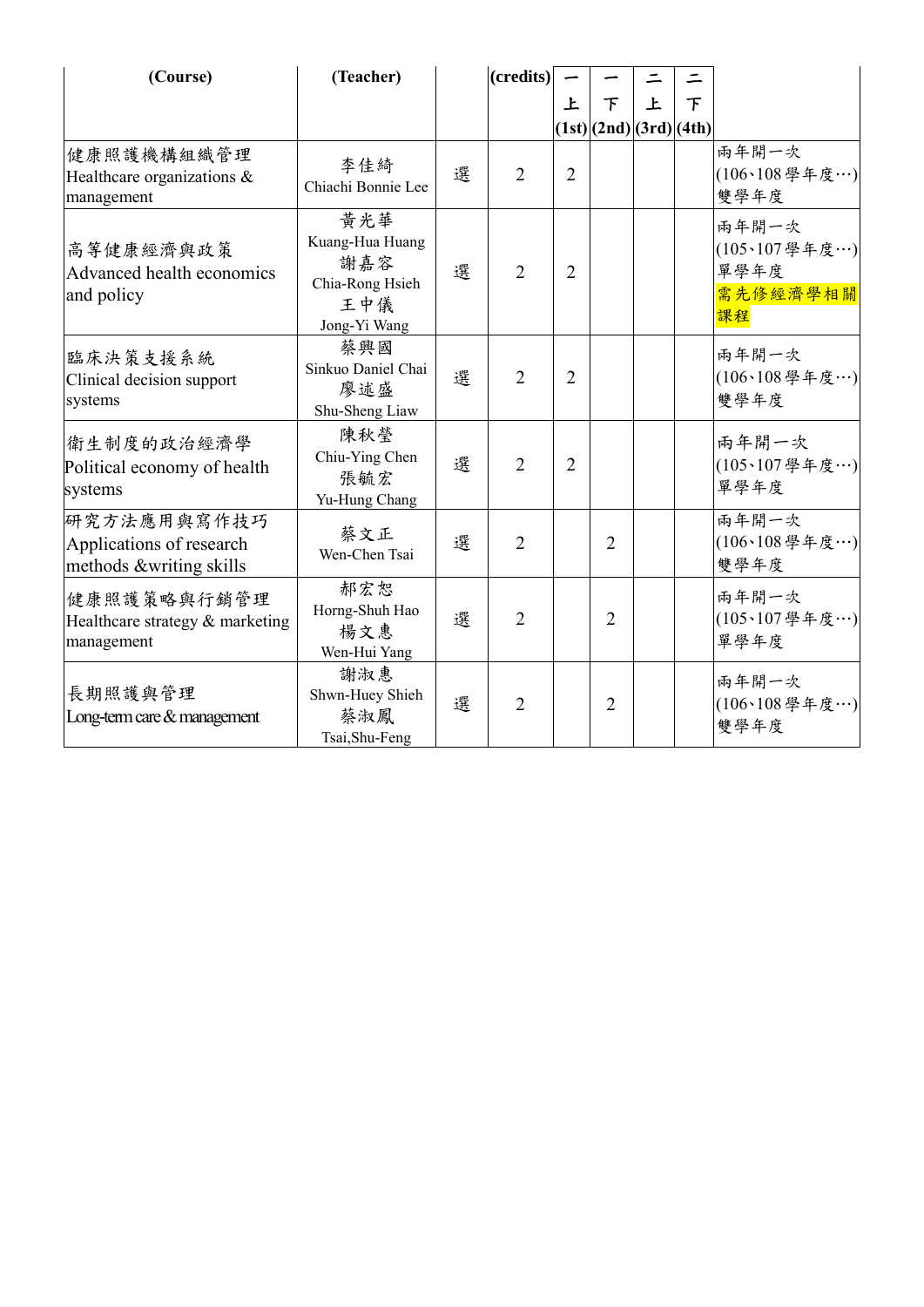## 【丁、公共衛生與護理照護組科目】

#### D. **Public Health & Nursing Care**

|                                                                                                     |                     |    |                  | 年級(Grade)      |                         |   |                |                            |
|-----------------------------------------------------------------------------------------------------|---------------------|----|------------------|----------------|-------------------------|---|----------------|----------------------------|
| 課程名稱(含英文)<br>(Course)                                                                               | 授課教師<br>(Teacher)   | 修別 | 學分數<br>(credits) | 上              | 下                       | 上 | 下              | 備註                         |
|                                                                                                     |                     |    |                  |                | (1st) (2nd) (3rd) (4th) |   |                |                            |
| 護理哲學與理論發展<br>Nursing philosophy $\&$ theory<br>development                                          | 馬維芬<br>Wei-Fen Ma   | 選  | 3                | 3              |                         |   |                |                            |
| 高等質化研究方法<br>Advanced qualitative research<br>method                                                 | 陳威麗<br>Wil-Lie Chen | 選  | 3                |                | 3                       |   |                |                            |
| 高等量化研究方法<br>Advanced quantitative research<br>methodology                                           | 廖玟君                 | 選  | 3                |                |                         | 3 |                |                            |
| 健康產業之實務與研發<br>Practices, research and<br>development in health science<br>industry                  | 趙蓓敏                 | 選  | 2                | $\overline{c}$ |                         |   |                | 健康科技產業博<br>士學位學程<br>(學程必選) |
| 醫療行銷管理特論<br>Special topics on healthcare<br>marketing                                               | 郝宏恕                 | 選  | $\overline{2}$   |                | $\overline{2}$          |   |                | 健康科技產業博<br>士學位學程<br>(學程必選) |
| 健康產業之醫材法規暨智慧財<br>產權<br>Medical devices regulatory and<br>intelligent property in health<br>industry | 林殿傑<br>林如華          | 選  | 2                |                | 2                       |   |                | 健康科技產業博<br>士學位學程           |
| 健康產業質化研究 Qualitative<br>research in health science and<br>industry                                  | 曾雅玲                 | 選  | 3                |                | 3                       |   |                | 健康科技產業博<br>士學位學程           |
| 健康產業量性研究法<br>Quantitative research in health<br>science and industry                                | 陳麗麗                 | 選  | 3                |                |                         | 3 |                | 健康科技產業博<br>士學位學程           |
| 前瞻性健康產業檢驗科技<br>Prospective technology in health<br>science industry                                 | 鄭如茜                 | 選  | $\overline{2}$   |                |                         |   | $\overline{2}$ | 健康科技產業博<br>士學位學程           |